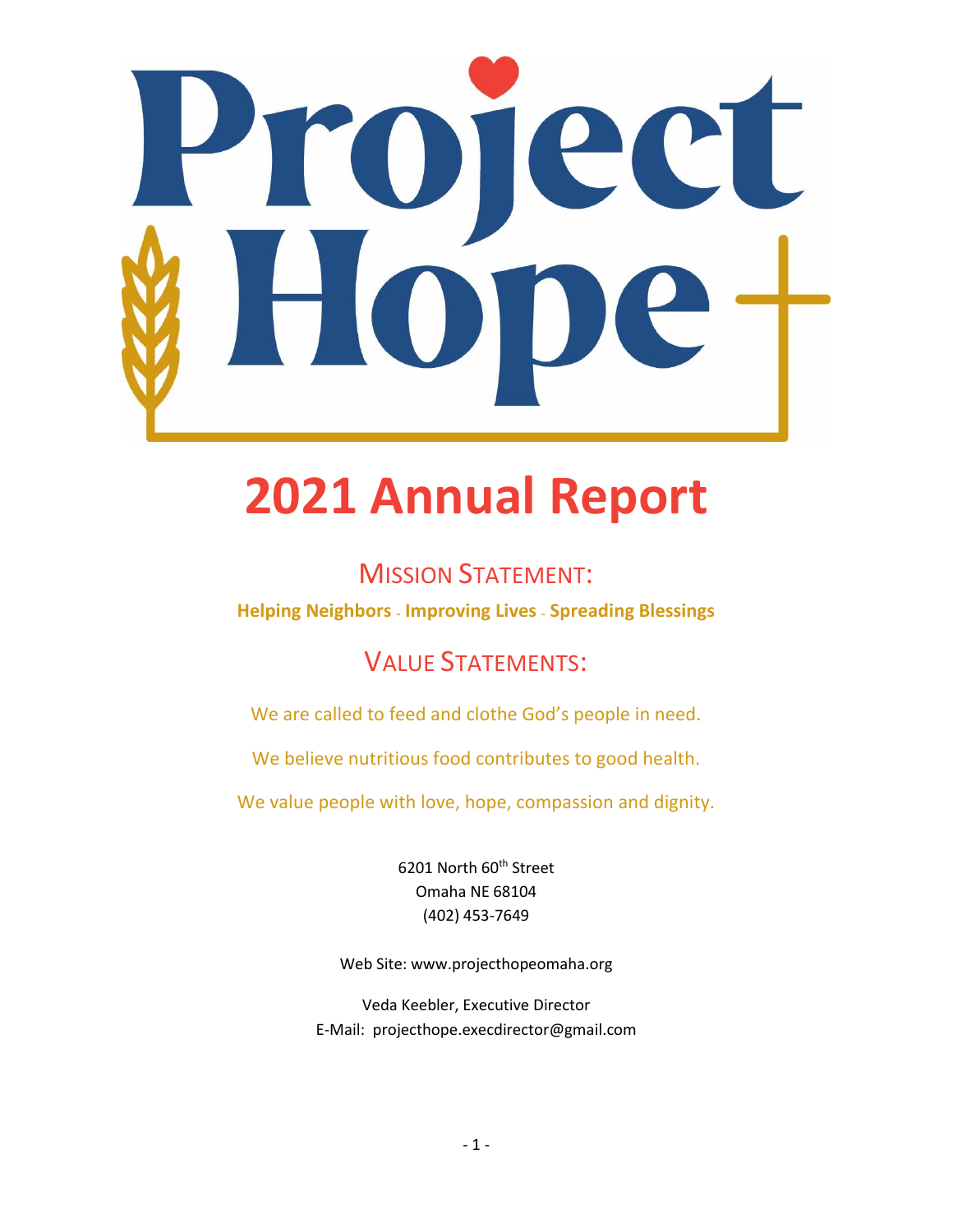## **Executive Report**

This past year was a year of stabilization for both our clients and our services. Staff, volunteers, and clients have established routines for providing and receiving services from the nonprofit organizations in Omaha, including at Project Hope. Many people were back at work when conditions allowed including their health and stayed home when necessary. We saw this not only with our staff and volunteers but also with the number of clients that received services throughout the year.

Our client numbers decreased when families were healthy and able to be actively working and increased when family members were suffering from health concerns. This becomes a challenge when our staff and volunteers are experiencing health concerns at the same time that our client numbers increase. We decided that it was best to continue with the practice of having our clients complete pantry registration forms in their vehicle and we prepared the food according to their identified needs.

It appears that we are in line with other food service businesses such as grocery stores and restaurants by serving clients outside of the building. We are decreasing the amount of chaos and stress they are experiencing, increasing their feeling of safety and security, and providing them with nutritious food.

## **Client Services Food Pantry**

- \*Food Pantry is open weekly on Monday, Wednesday, and Fridays from 11:00 am 2:45 pm.
- \*We provided a choice pantry service to our clients every 30 days.
- \*Household paper products, laundry and cleaning products, personal hygiene items, and diapers are provided to our food pantry clients as available.
- \*We served 3,015 families including 7,665 individuals at our main pantry and the satellite pantry at St. Matthew Lutheran Church.
- \*We provided Thanksgiving Pantries to 224 households.

#### **Client Information**

Data is available for 1165 households totaling 3381 individual clients unduplicated.

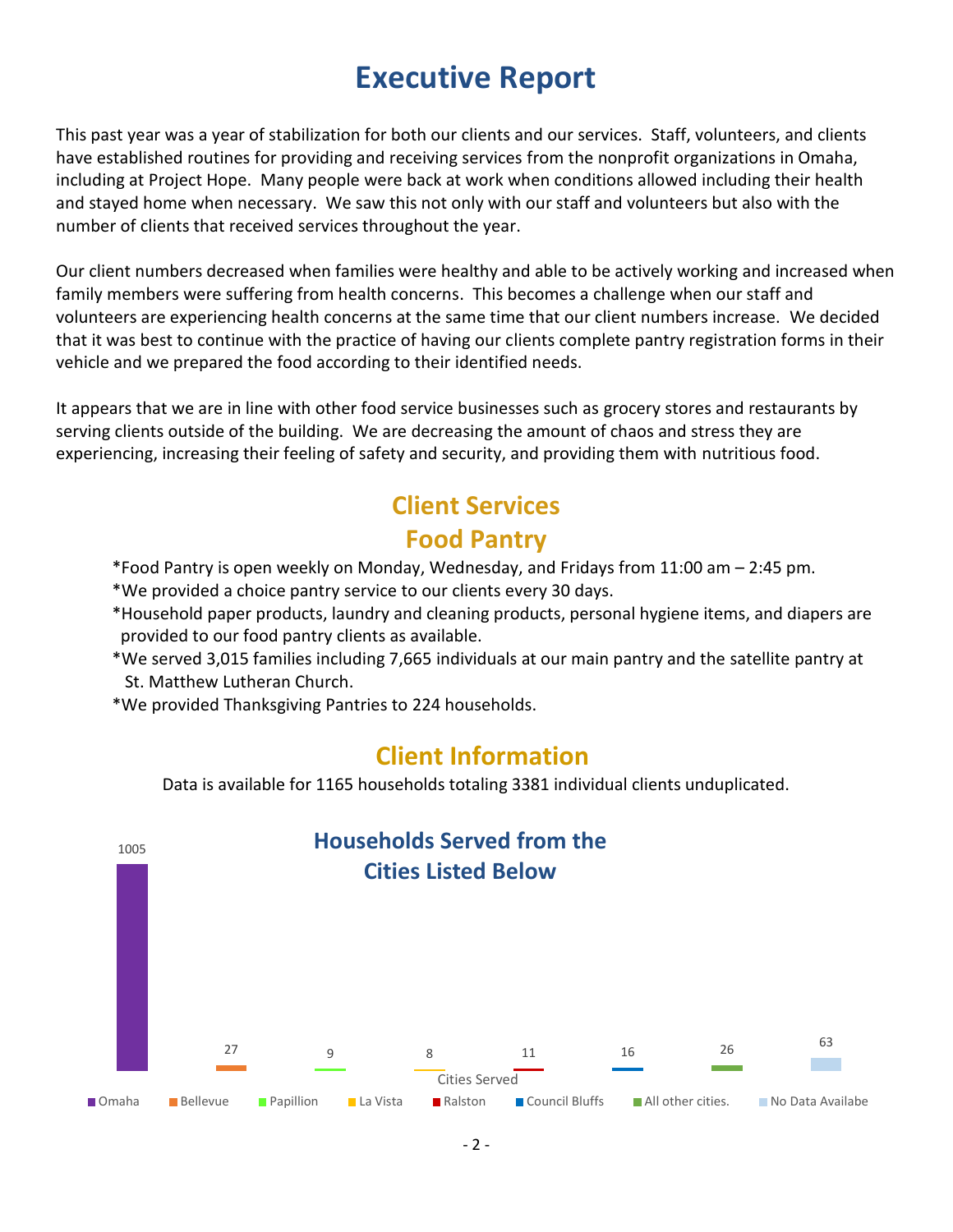#### **Age Group Summary**



#### **Provisions**

We serve our clients with food provided by the Foodbank for the Heartland, local organizations and churches, individual food donations, and the items we purchase from several local grocery stores in Omaha.

- \*We spent \$13,443 at the local grocery stores purchasing food items needed for the pantry.
- \*Local businesses and church organizations delivered food, personal hygiene items, laundry and cleaning products, and clothing to Project Hope over 275 times in 2021.
- \*Local churches provided fresh produce in the summer and fall from their gardens.
- \*During October and November, eleven local churches donated the food we needed for our Thanksgiving program.
- \*Food Bank of the Heartland provided free food items weekly. During 2021 we received 39,000 pounds of food from the Food Bank.
- \*The Saving Grace organization made 135 deliveries to Project Hope with food from local restaurants, grocery and convenience stores.

## **Clothing Pantry**

The Project Hope Board of Directors, staff, and volunteers decided it was time to reopen the clothing pantry this year after closing in March of 2020. The dilemma however was, "Where to put the clothing pantry?" We were now using the space previously used by the clothing pantry for the produce boxes being provided to our food pantry clients and we did not want clients in the food distribution area due to the continued health concerns. Shepherd of the Hills Lutheran Church offered a large room on their upper level to be converted into the clothing pantry. Over the summer months we cleaned the area, moved the clothing racks and shelving units into the space, recruited volunteers and started accepting clothing. In September, we opened the clothing pantry up for our clients.

- \*Clothing pantry is open two days a week on Tuesday and Thursday from 11:00 am until 2:00 pm.
- \*Clean, gently used, and in season clothing are accepted for donations.
- \*Clients may shop weekly for free clothing items for their household.
- \*All clothing in the pantry has been donated.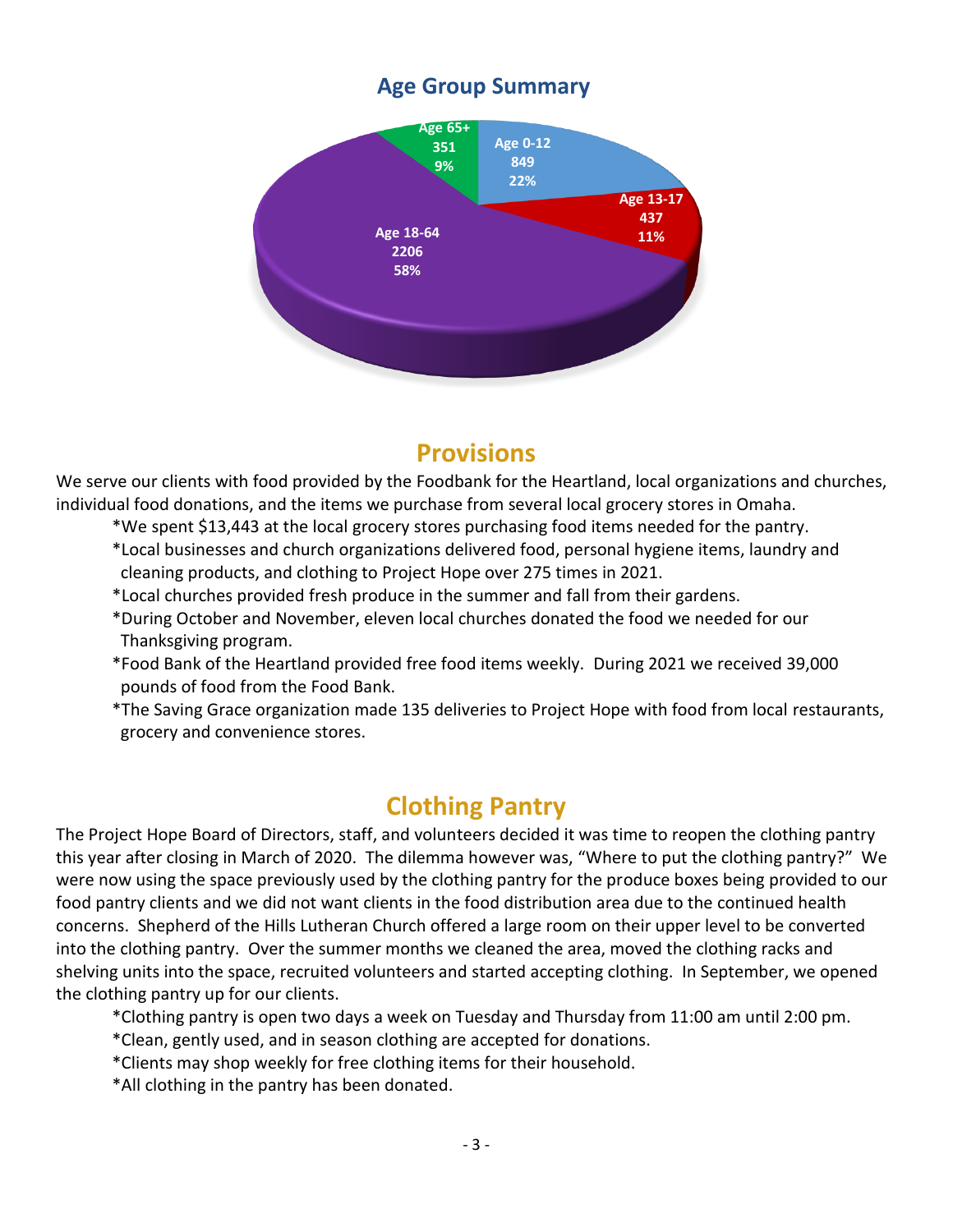#### **Time & Talent Donations ~ Our Volunteers**

Our volunteers checked clients into our Pantry Soft program, made the food selections for our clients according to what the client needed, sacked all the food, and delivered all the items to the vehicles loading them into the backseat or trunk, picked up food from the Food Bank for the Heartland, processed food and clothing donations, as well as cleaned and organized the facility.

\*Project Hope had 45 volunteers serving in the pantry during 2021.

- \*Volunteers served a total of 3,357.25 hours in 2021 for an average of 280 hours per month. This was an increase of 175.5 hours over 2020.
- \*It would have cost us \$30,215.25 in wages if we needed to pay part-time staff minimum wages to do the jobs our volunteers complete.

## **Financial Gifts Grants Received**

One of our goals during 2021 was to raise money through grants to help Shepherd of the Hills Lutheran Church upgrade the lower drive entrance and parking lot that our clients, staff, volunteers, donors, and suppliers use to get to the pantry location. We received a grant from the St. Matthew Endowment Fund for \$4,500 to be used for the drive and parking lot project. Shepherd of the Hills has approved a contractor for this project and has now been approved for the first stage of the project by the City of Omaha. Our Board of Director's have approved for additional Special Fund money to be used towards this effort. Shepherd of the Hills has raised funds through their members and friends and was approved by the Immanuel Community Vision Foundation to receive a \$20,000 grant for these upgrades to help our mission. This project will be completed in 2022.

Shepherd of the Hills Endowment Fund gave us a grant for \$1,250 and Farm Credit Service of America gave us a grant for \$2,000 to be used for our Dairy program.

Project Hope was successful in obtaining some very significant grants for our operating budget this year. The Immanuel Community Vision Foundation awarded us with a \$20,000 grant. The Scott Foundation provided us with a \$15,000 Omaha Award. We received \$5,000 from the Vining Charitable Fund Grant and a \$1,000 grant from both LMJ Foundation and SpartanNash. Several smaller grants were received from Vanguard Charitable Fund, Boyer Charitable Fund, the Soener Foundation, Omaha Community Foundation, Benevity Organization, Network for Good Organization, PayPal Giving Fund, and The Blackbaud Giving Fund.

#### **Monetary Donors**

We received monetary donations from over 250 individuals and organizations. Individuals provided us with over \$56,500 of financial support for our general fund, this includes donations made in association with our fundraisers. Churches and other business organizations provided over \$42,500 in monetary gifts. A new TD Ameritrade account was set up to receive and invest donor funds with over \$2,000 transferred into this account.

#### **Fundraisers & Campaigns**

We organized and raised funds through two fundraisers and two campaigns during 2021. The Omaha Gives Campaign was replaced by the "Do Good Week" this year and held during the month of April. Project Hope raised over \$6,000. On September 26<sup>th</sup> we held our third "Bread for Life" brunch fundraiser. The Bread for Life event raised over \$22,000. In October staff, volunteers, and board members promoted and worked at the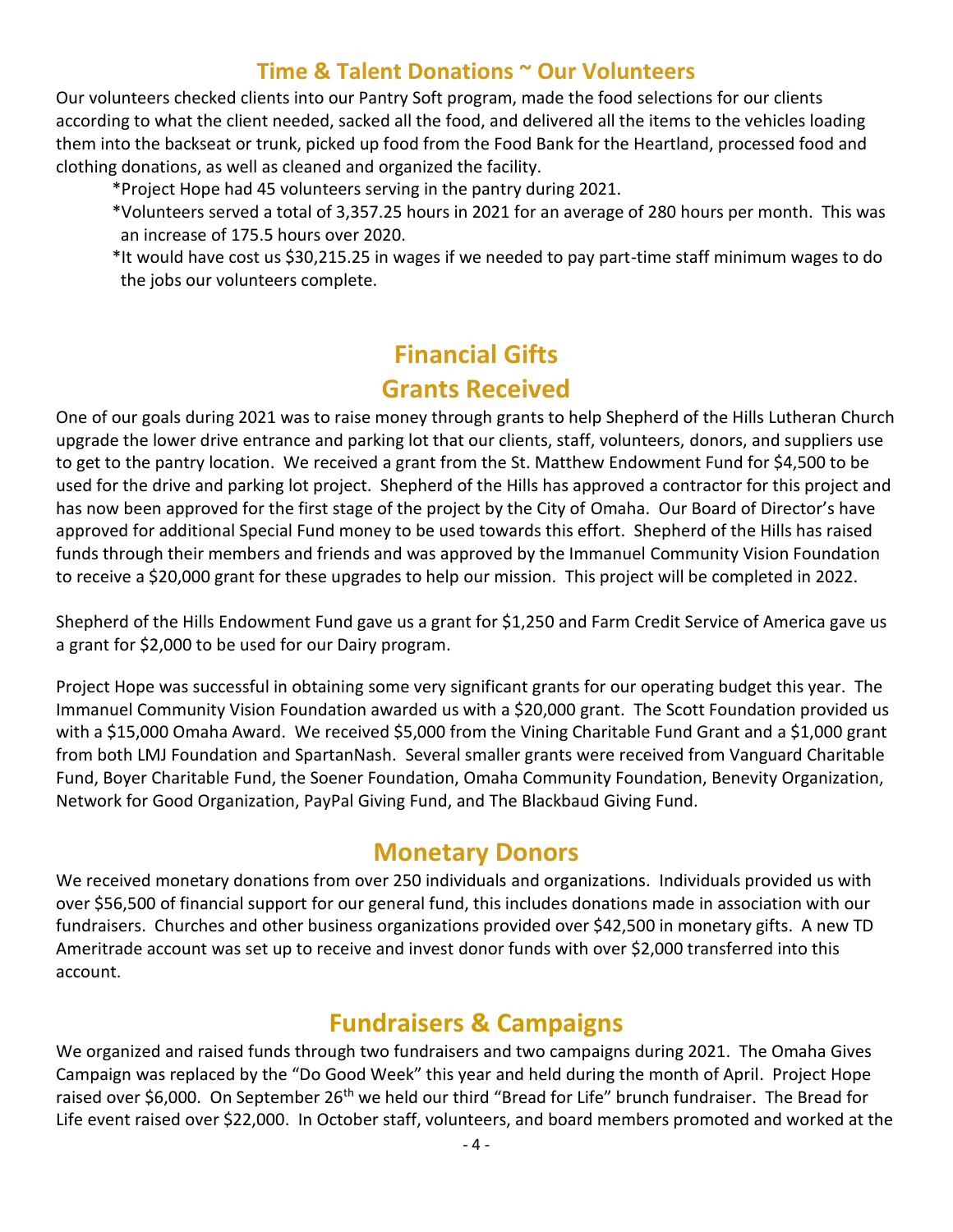Hot Cider Hustle Half Marathon and was the official charity for this event. We received over \$2,000 from the event organizers in recognition of our participation. We ended the year with our end of the year campaign starting with Giving Tuesday the week following Thanksgiving and raised over \$14,000. Remember, some of these funds raised throughout the year are included in the monetary donors noted earlier.



#### **2021 Revenue**

#### **2021 Revenue Budget**

| <b>Individual Contributions</b>       | \$26,342  |  |
|---------------------------------------|-----------|--|
| <b>Organizational Contributions</b>   | \$42,559  |  |
| Grants                                | \$41,500  |  |
| <b>Fundraising Income</b>             | \$38,088  |  |
| <b>Employer &amp; Benefits Income</b> | \$3,745   |  |
| Bank & Special Loan Income            | \$1,708   |  |
| Miscellaneous Revenue                 | \$1,553   |  |
| <b>Total RevenueBudget</b>            | \$138,800 |  |
| <b>Actual Total Revenue</b>           | \$155,494 |  |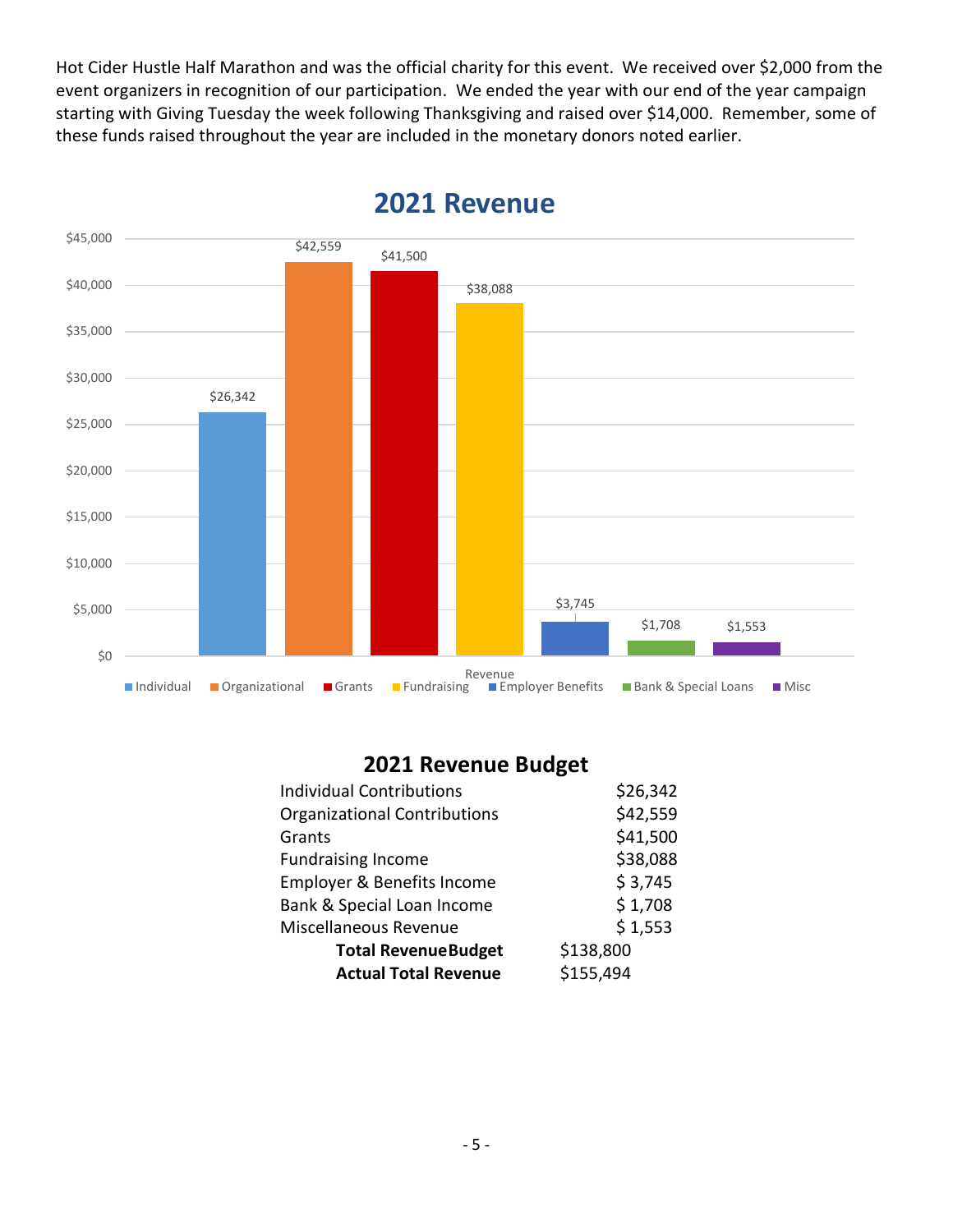## **2021 Expenses**



#### **2021 Expenditures Budget**

| <b>Building &amp; Maintenance Expenses</b> |           | \$14,235 |
|--------------------------------------------|-----------|----------|
| Equipment & Maintenance Expenses           |           | \$1,585  |
| Operating & General Program Expenses       |           | \$11,965 |
| Payroll & Executive Expenses               |           | \$94,784 |
| <b>Utilities Expenses</b>                  |           | \$1,846  |
| Vehicle Expenses                           |           | \$1,334  |
| <b>Total Expenditures Budget</b>           | \$150,785 |          |
| <b>Actual Total Expenses</b>               | \$125,750 |          |

## **End of Year Account Balances**

| December 31, 2021                |              |
|----------------------------------|--------------|
| <b>Business Checking Account</b> | \$171,100.40 |
| Investment Accounts              | \$86,000.00  |
| <b>Total Funds</b>               | \$257,100.40 |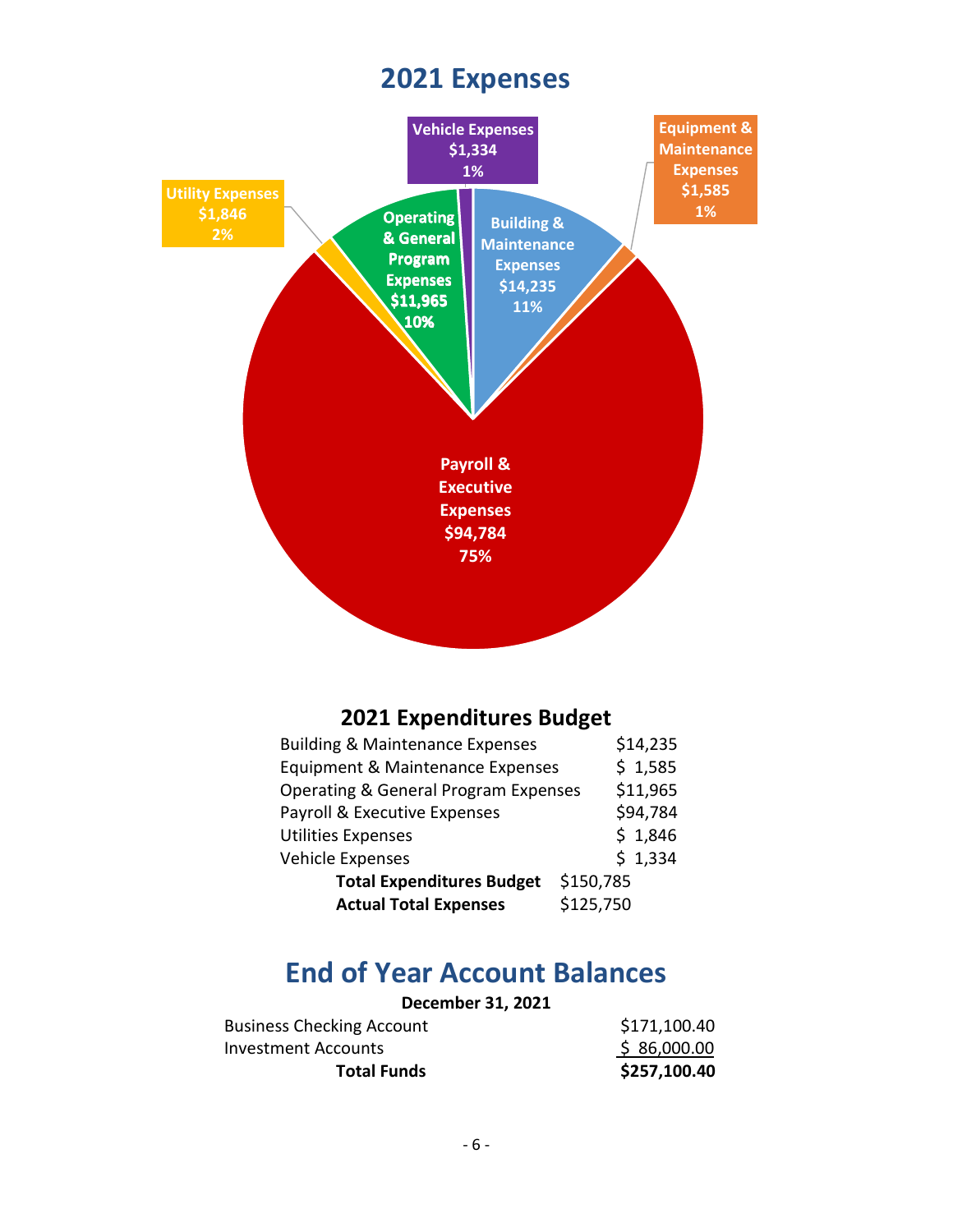## **Donations of Food, Clothing, Paper Products or Personal Hygiene Items From Churches, Businesses, and Organizations in 2021**

Anytime Fitness, Omaha NE Augustana Lutheran Church; Omaha, NE BAHA'I' Faith Community; Omaha, NE Benson Baptist Church; Omaha, NE Bethel Lutheran Church; Omaha, NE Boy Scout Troop #380; Omaha, NE Calvary Lighthouse Church; Omaha, NE Emergency Dental W Dodge St; Omaha, NE Family Fare Supermarket North 30<sup>th</sup> St.; Omaha, NE Good Shepherd Lutheran Church; Gretna, NE Immanuel Lutheran Church; Omaha, NE Legacy Creators Group; Omaha, NE Liberty Church; Omaha, NE Life Care Center; Omaha, NE Lord of Love Lutheran Church; Omaha, NE Luther Memorial Lutheran Church; Omaha, NE Lutheran Church of the Master; Omaha, NE Mount Calvary Lutheran Church; Omaha, NE Mount Olive Lutheran Church; Omaha, NE National Insurance Services; Omaha, NE Omaha Westerners; Omaha, NE Phil's Cash Saver; Omaha, NE Rejoice! Lutheran Church; Omaha, NE Resurrection Lutheran Church; Gretna, NE Saving Grace Perishable Food Rescue, Inc.; Omaha, NE Shepherd of the Hills Lutheran Church; Omaha, NE St. James Catholic Church; Omaha, NE St. John Lutheran Church; Omaha, NE St. John's A.M.E. Church; Omaha, NE St. Mark Lutheran Church; Omaha, NE St. Matthew Lutheran Church; Omaha, NE St. Michael Lutheran Church; Omaha, NE St. Thomas Lutheran Church; Omaha, NE Tenaska Corporation; Omaha, NE Tracks Lounge; Omaha, NE Trinity Lutheran Church; Omaha, NE Zion Lutheran Church; Omaha, NE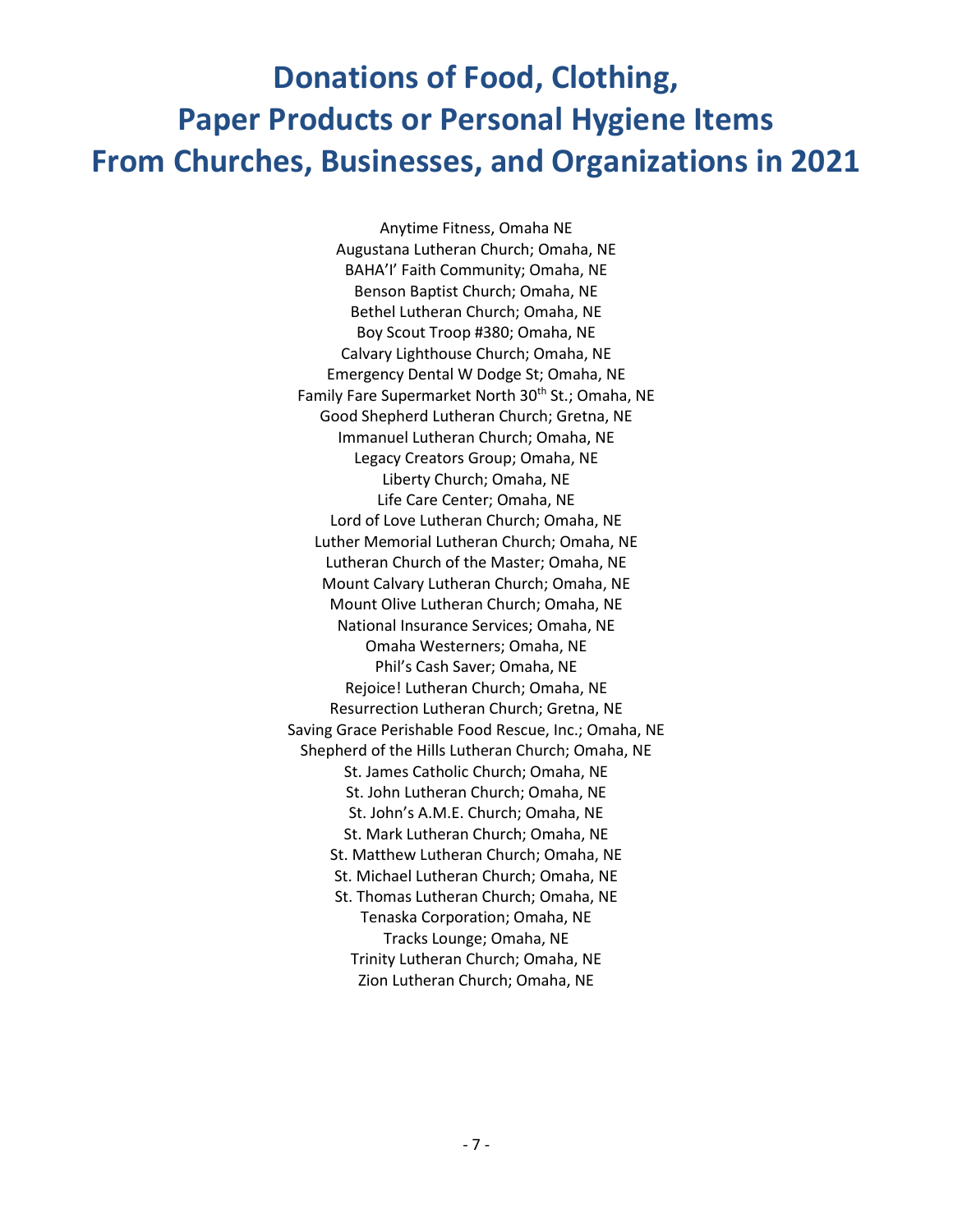David & Robin Adams; Manilla, IA **Douglas & Cathy Aden; Omaha, NE** \$500 Tim & Karen Adkins; Plattsmouth, NE \$100 Scott & Debbie Albright; Omaha, NE \$150 *Laura Alexander; Omaha, NE \$250* Winston & Karen Anderson; Bennington, NE \$100 Rod Arant; Omaha, Ne Delores Armstrong; Omaha, NE Barry & Teresa Arnold; Omaha, NE Linda Ashley; Omaha, NE James & Leann Austin; Omaha, NE Richard & Nancy Ayer; Elkhorn, NE \$225 *Galen & Marsha Behr; Omaha, NE \$430* **Marilyn Beig; Omaha, NE \$2,000** Robert Bennett; Bellevue, NE Ann Benson; Omaha, NE Peter & Linda Bertoncini: Oak Park, IL \$150 Rodge Bickers; Bellevue, NE **Mark & Renee Boyer Charitable Fund; Omaha NE \$500 Jimmy & Helen Brasch; Omaha, NE \$500** Elisabeth Bruscino; Omaha, NE Sarah Cavanaugh; Omaha, NE Susan Chavez; Omaha, NE Jim & Deborah Ciurej; Omaha, NE Ladonna A Clary Trust; Omaha, NE \$200 *Paul & Jill Clausen; Omaha, NE \$400* **Dave & Karen Coker; Ashland, NE \$500 Paul & Kim Coleman; Omaha, NE \$500 Vernon & Dorothy Cornish; Omaha, NE \$500** Kay Drain; Omaha, NE \$125 Suzanne DuRee; Omaha, NE Katherine Duggan; Omaha, NE Kristy Dunlap; Cambria, CA Johnnie & Jayne Dunn; Omaha, NE \$220 Kyle & Connie Eichhorn; Omaha, NE \$200 Jim Eichner; Omaha, NE Susan Fisher; Omaha, NE Brenda Fleck; Omaha, NE Mark & Janet Flemmer; Omaha, NE **Kenneth Fortney; Omaha, NE \$650 Amanda Fredricks; Omaha, NE \$650** Cindy Frieling; Omaha, NE Brett & Jenny Fuller; Omaha, NE \$200 Angela Galloway; Omaha, NE \$100 Charles & Veronica Galloway; Omaha, NE Delores Galloway; Omaha, NE Anthony Steven & Lori Gedwillo; Omaha, NE \$100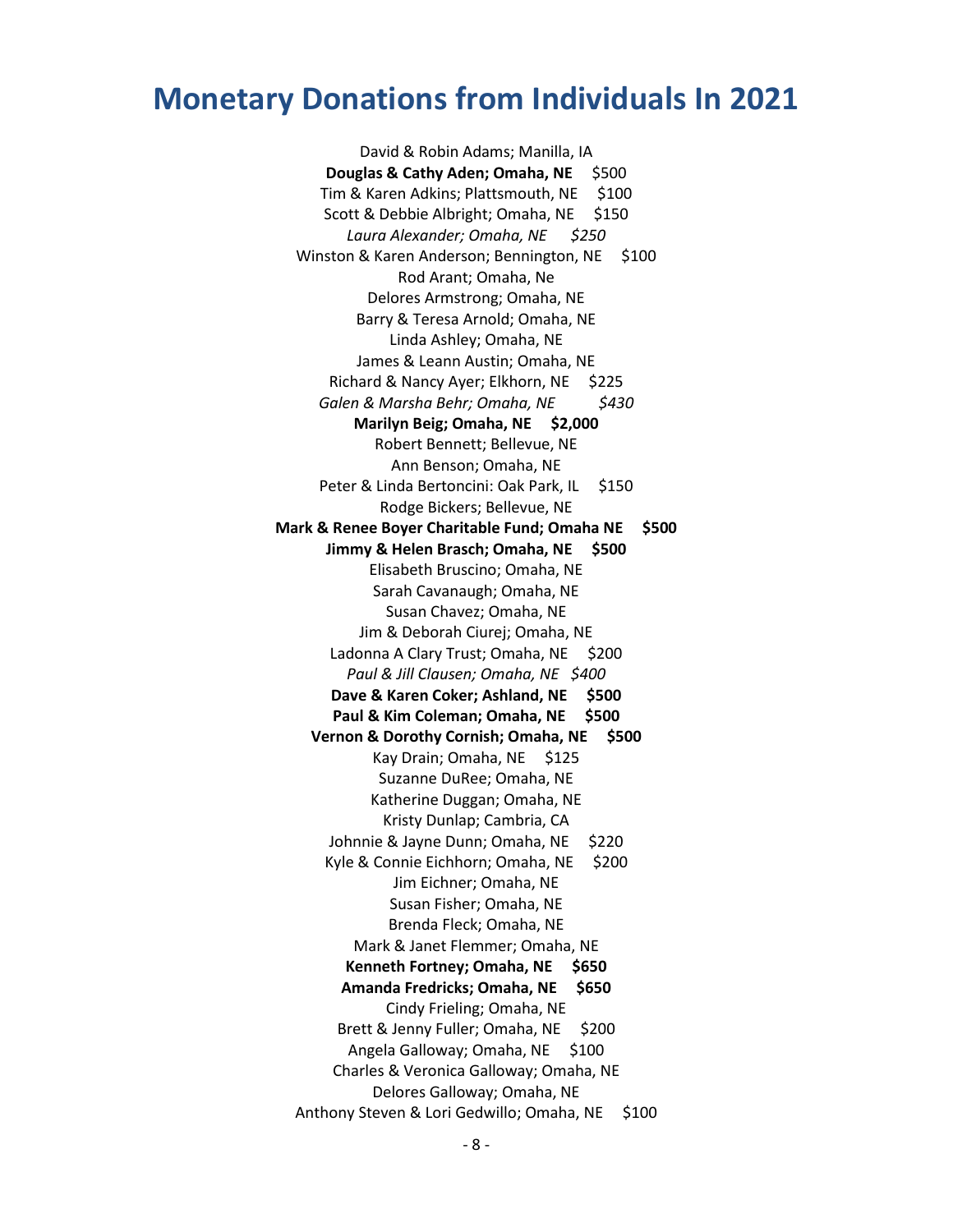John & Cindy Gengel; Bellevue, NE \$130 Ivan & Kay Gerard; Omaha, NE \$100 Alvin & JoAnn Glasshoff; Gretna, NE \$100 Rosanne Glock; Omaha, NE Denise Gray; Bellevue, NE Lynn & Cindy Gray; Omaha, NE \$200 **Linda Hammer; Omaha, NE \$1,200** Deanna Hansen; Omaha, NE Lois Hanusa; Council Bluffs, IA \$200 Andrea Hargus; Omaha, NE \$170 **Jann Harrington; Omaha, NE \$500** William & Sondra Harrold; Springfield, NE Norma Harrow; Omaha, NE \$110 Hudson Havenhill **Stephen & Cherie Hays; Beatrice, NE \$500 Erica Heiden; Omaha, NE \$1,500** *Brian & Kristin Herrera \$250* **Barry & Cheri Higgins; Omaha, NE \$600 Caroline Hill; Omaha, NE \$600** JV Hodgson, Jr.; Omaha, NE *Robert Hoff; Omaha, NE \$475* **John & Susan Hollenbeck; Omaha, NE \$500 Richard & Constance Hollenbeck; Omaha, NE \$850 Ronald & Judith Holling; La Vista, NE \$500** Katherine Hoppes Dennis Hopple; Ashland, NE \$100 *Tom & Bev Hornig; Omaha, NE \$300 Carla Horton; Omaha, NE \$250 Nathan & Linda Houfek; Omaha, NE \$360 Paul Houfek \$250* Sue Howard; Bellevue, NE Rebecca Hurt; Omaha, NE Gertrude Hutton; Blair, NE Lanette Insinger; Omaha, NE *Keith & Chantelle Jackson \$250* **Reverend Roland & Suzan Jank, Jr.; Omaha, NE \$2,000** Charlotte Jensen; La Vista, NE \$200 Danette Johns; Omaha, NE \$100 Janet Johnson; Omaha, NE *Lee & Jean Johnson; Omaha, NE \$250* Virgil & Ruth Johnson; Omaha, NE \$100 Curtis & Nanette Johnson; Omaha, NE Rev. Robert & Mary Ann Johnson; Omaha, NE Joanna Kathol; Omaha, NE James & Darleen Kautz; Omaha, NE Dorothy Keebler; Adams, NE \$100 **John & Amber Keebler; Omaha, NE \$500** *Terry & Shelley Keebler; Sterling, NE \$250*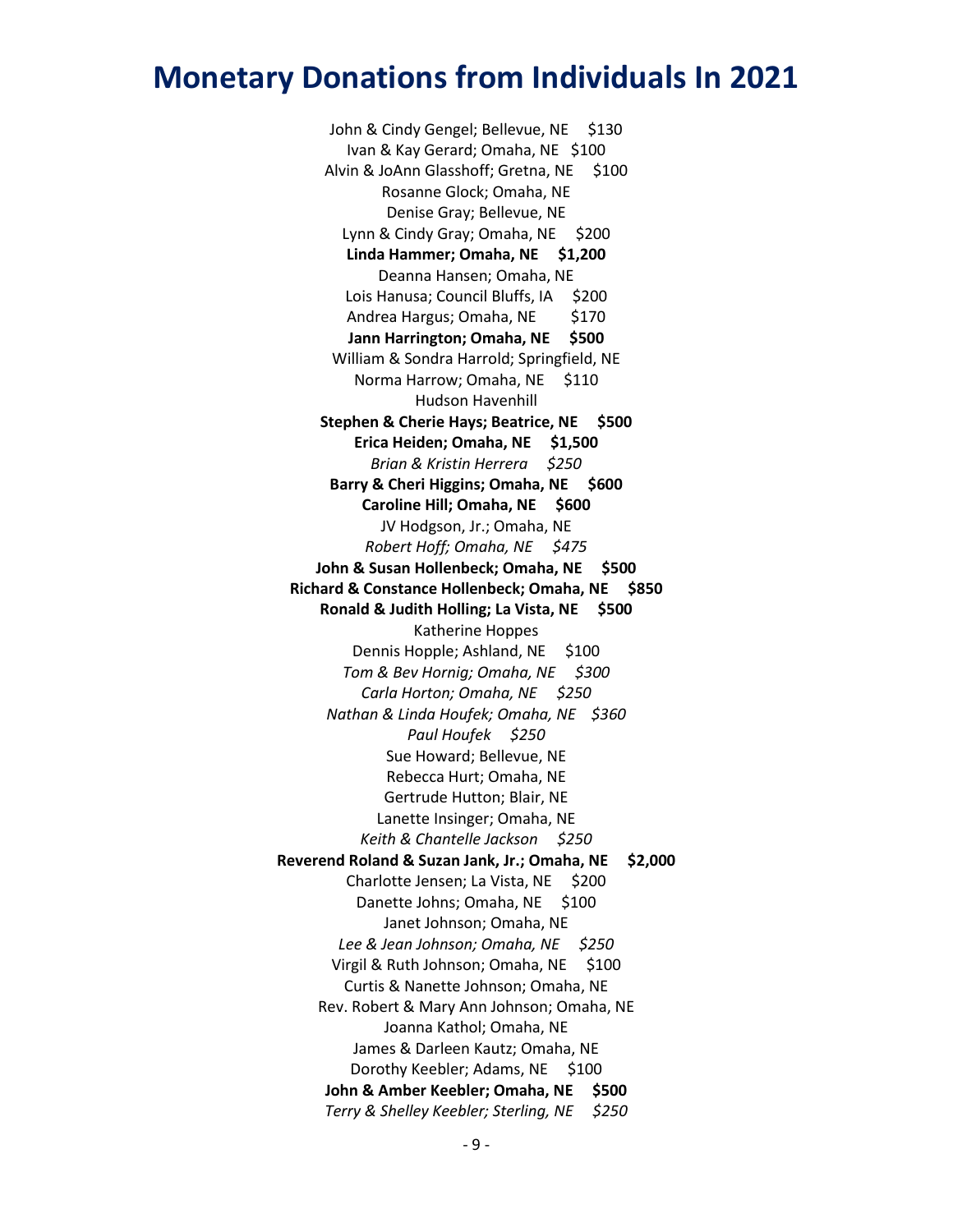Mark Klinkacek \$200 *Debra Knight; Omaha, NE \$260 Kathryn Koslosky; Omaha, NE \$250* Gene & Clarice Krepela; Omaha, NE *Michael & Sandra Krick; Omaha, NE \$275 June Kroeger; Omaha, NE \$300* Reverend Diana & David Kuhl; Omaha, NE \$150 Larry & Kimberly Lahman; Omaha, NE \$200 Debbra Landolt Milton & Lois Larson; Omaha, NE \$100 Sharon Larson; Omaha, NE **Anita Larson Andres; Omaha, NE \$600** Lois Lenz; Omaha, NE Fern Letovsky; Omaha, NE Christine Lund; Omaha NE \$100 Ernie Madison; Omaha, NE **Dennis & Margie Magnuson; Omaha, NE \$2,115** Ruth Manning; Omaha, NE William Sukstorf & Debra Manning; Omaha, NE \$160 Cheryl Matthews; Omaha, NE \$100 Thomas & Gloria McDaniel; Omaha, NE \$100 Michael & Paula McDonald; Omaha, NE \$150 Timothy Meader; Omaha, NE *Reverend Rodney & Alice Meske; Bennington, NE \$450* **Mary Meyer; Omaha, NE \$1,500** *Steve & Nancy Meyer; Omaha, NE \$300* Garnet Miller; Omaha, NE \$100 **Joseph & Linda Miller; Omaha, NE \$1,000** James & Mary Pat Moeller; Charlotte, NC \$175 **Reverend Bill & Martha Moorhead; Omaha, NE \$2,500** *Kimberly Nelson; Omaha, NE \$300* Nelson & Sharon Newman; Omaha, NE \$100 Keith & Sabina Nixen; Omaha, NE Sharon Cleo Novotny; Omaha, NE \$100 **Marion Oetter \$1,000** Gregory Oliver; Omaha, NE \$100 Beth Ostdiek Smith; Omaha, NE Lois Ourada; Omaha, NE Paula Owen; Omaha, NE \$100 **Victor & Jody Wells Padron; Omaha, NE \$2,500** Leanne Perryman; Omaha, NE \$100 **Carl & Mary Peters; Omaha, NE \$1,500** Noel & Ruby Petersen; Omaha, NE \$100 *Carol Pinkall; Gretna, NE \$300 Clifford & Norma Pountney; Elkhorn, NE \$300* **Judy Prenzler; Omaha, NE \$1,000** *Michael & Laura Pribyl; Omaha, NE \$350 Thomas & Melissandra Prohaska; Omaha, NE \$250*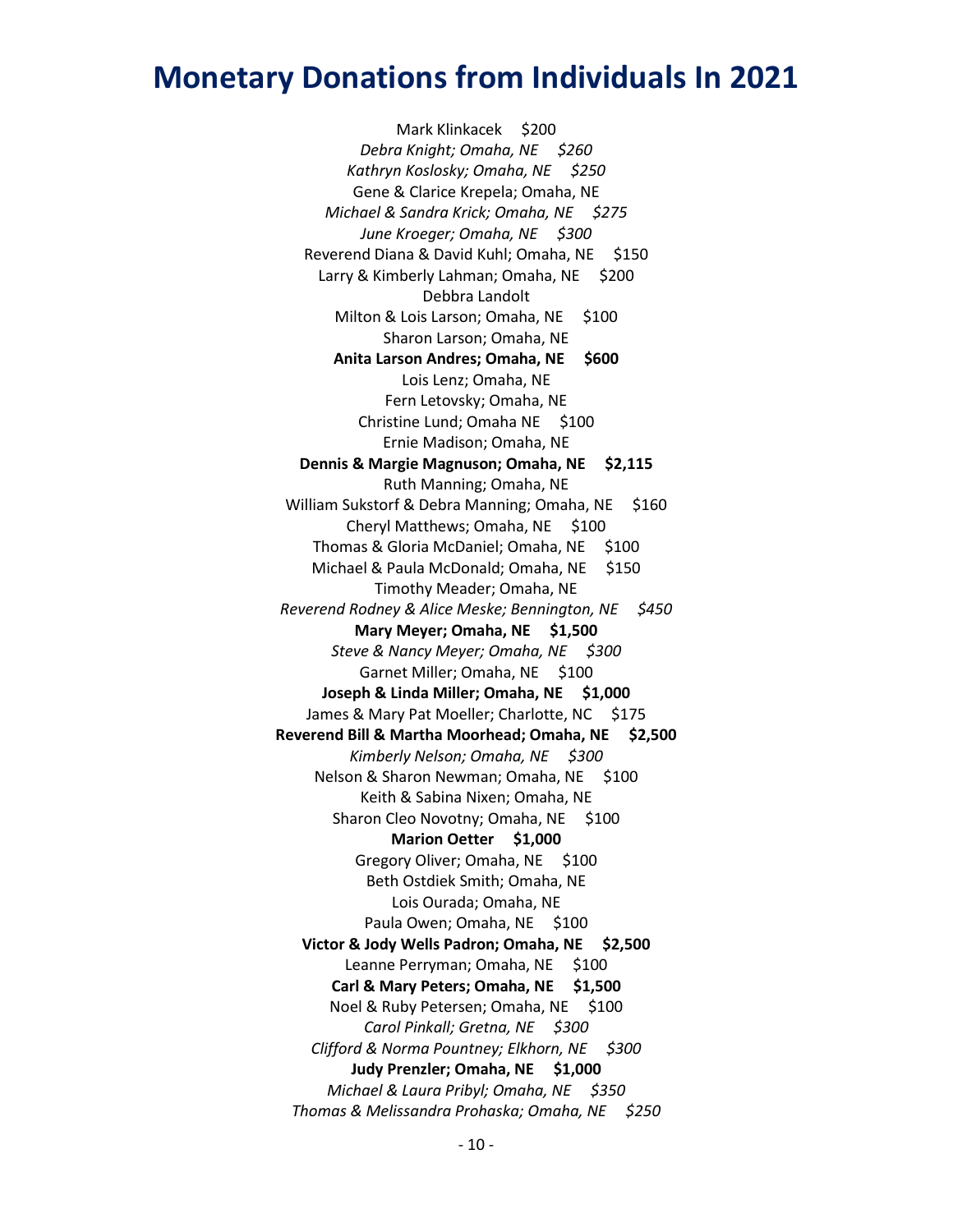**Glen & Ruth Rademacher; Omaha, NE \$550** Bryan & Jeanne Ralston; Gretna, NE Gary, Christopher & David Ramsay; Omaha, NE Paula Rasmuss; Omaha, NE Lynne Ridner; Omaha, NE Thomas & Debra Risinger; Omaha, NE Donald & Linda Roark; Council Bluffs, IA Thomas & Marlene Rohrbough; Omaha, NE Everett Rokahr; Omaha, NE \$175 Kathleen Rummel; Omaha, NE Keith Rummel \$100 JoAnne Sanders; Omaha, NE Jolene Scalzo; Omaha, NE **Matthew & Jennifer Schell; Omaha, NE \$700** Susan Scherl; Omaha, NE *Sam & Ellen Schroeder; La Vista, NE \$250* Bonnie Seem; Omaha, NE \$100 *Thomas & Roxanne Senne; Omaha, NE \$300* Marla Serflaten; Omaha, NE \$200 **Tedd Serflaten; Omaha, NE \$1,000** Bruce & Suzanne Sharp; Omaha, NE David & Laura Sherwin; Council Bluffs, IA \$100 **James & Kim Simon; Omaha, NE \$850 Randy Mousel & Steve Smith; Omaha, NE \$525** Delores Snodgrass; Gretna, NE **The Soener Foundation; Omaha, NE \$500** *Gloria & Stephen Sorensen; Omaha, NE \$300 Mark Sorensen; Omaha, NE \$350* Roger & Karen Southward; Pickerington, OH \$200 Shirley Splittgerber; Omaha, NE Allan Stamler; Omaha, NE \$175 John & Mary Stanton; Gretna, NE \$200 Eugene & Beverly Steward; Omaha, NE **Mark & Karen Stiles; Gretna, NE \$500** Bonnie Stone; Eau Claire, WI Greg & Valerie Stoj; Omaha, NE Cynthia Strovers; Omaha, NE \$100 Ruth Stufft; Omaha, NE Christine Swanson; Omaha, NE \$200 Janice Swanson; Omaha, NE Ric & Veda Swanson; Council Bluffs, IA Eric & Melissa Taylor \$100 *Kumy & Ann Thariani; Omaha, NE \$350* **Andrew Rouillard & Brent Thomsen; Omaha, NE \$1,300** Donald Thomsen; Omaha, NE \$135 *Kent & Susan Ties; Elkhorn, NE \$350* **Mike & Connie Townsend, Sr.; Omaha, NE \$575** Mike & Kristi Townsend, Jr.; Omaha, NE \$100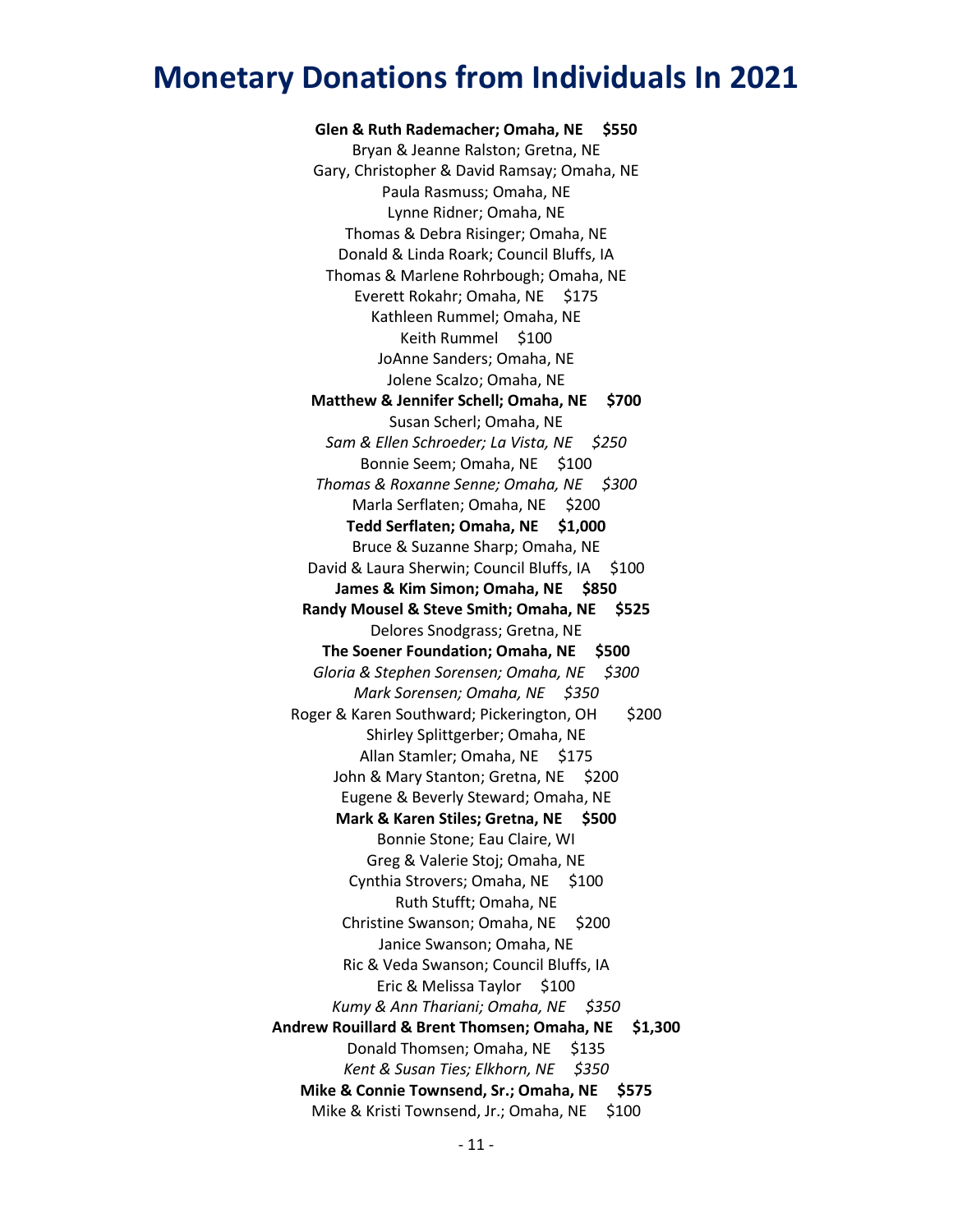Bradley & Kara Trost; Praire Village, KS *Gregory & Karen Trost; Omaha, NE \$300* John & Gina Urbanski; Papillion, NE Jodi Van Winkle **Robert & Vicky Vandervort; Omaha, NE \$1,000** Mary Vankat; Omaha, NE *Janet Voelker; Omaha, NE \$300 Bryon & Lois Vogt; Omaha, NE \$275 Nancy Vondrasek; Omaha, NE \$250* **Douglas & Debra Wallace; Gretna, NE \$500** *Phillip & Sharon Wandrey; Omaha, NE \$450* Jodi Wangsness; Omaha, NE \$100 **Bonnie White; Omaha, NE \$11,525** Carol C Williams; Omaha, NE \$150 **Cathy Williams \$2,000 D Max & Linda Williams; Omaha, NE \$1,000 Dwight & Carol Williams; Elkhorn, NE \$550** Doug & Jean Wilshusen; Omaha, NE \$200 **Joseph & Jean Wreschnig; Omaha, NE \$1,100** Lawrence & Bernice Yates; Omaha, NE John & Sara Young; Omaha, NE \$110 David Ziola \$200

## **Monetary Donations from Churches, Businesses, and Organizations In 2021**

**Augustana Lutheran Church; Omaha, NE \$900 Augustana Lutheran Church Jubilee Witness Fund; Omaha, NE \$600 The Blackbaud Giving Fund/Your Cause \$2,080 Benevity; Omaha, NE \$555 Bethel Lutheran Church; Omaha, NE \$555** *Calvary Lighthouse Church Women; Omaha, NE \$345* **Danish Brotherhood Lodge #1; Omaha, NE \$1,000** Florence Chapter AARP; Omaha, NE **Grace Lutheran Church; Omaha, NE \$500** Immanuel Lutheran Church Women; Omaha, NE **Immanuel Community Vision Foundation; Omaha, NE \$20,000 LMJ Foundation, Inc.; Omaha, NE \$1,000 Lord of Love Lutheran Church Men's Group; Omaha, NE \$500** Lord of Love Lutheran Church; Omaha, NE *Luther Memorial Lutheran Church Women; Omaha, NE \$350* **Luther Memorial Lutheran Church; Omaha, NE \$775 Lutheran Church of the Master; Omaha, NE \$3,200** *Miloma Lodge #328; Omaha, NE \$300* **Mount Calvary Lutheran Church; Omaha, NE \$661**